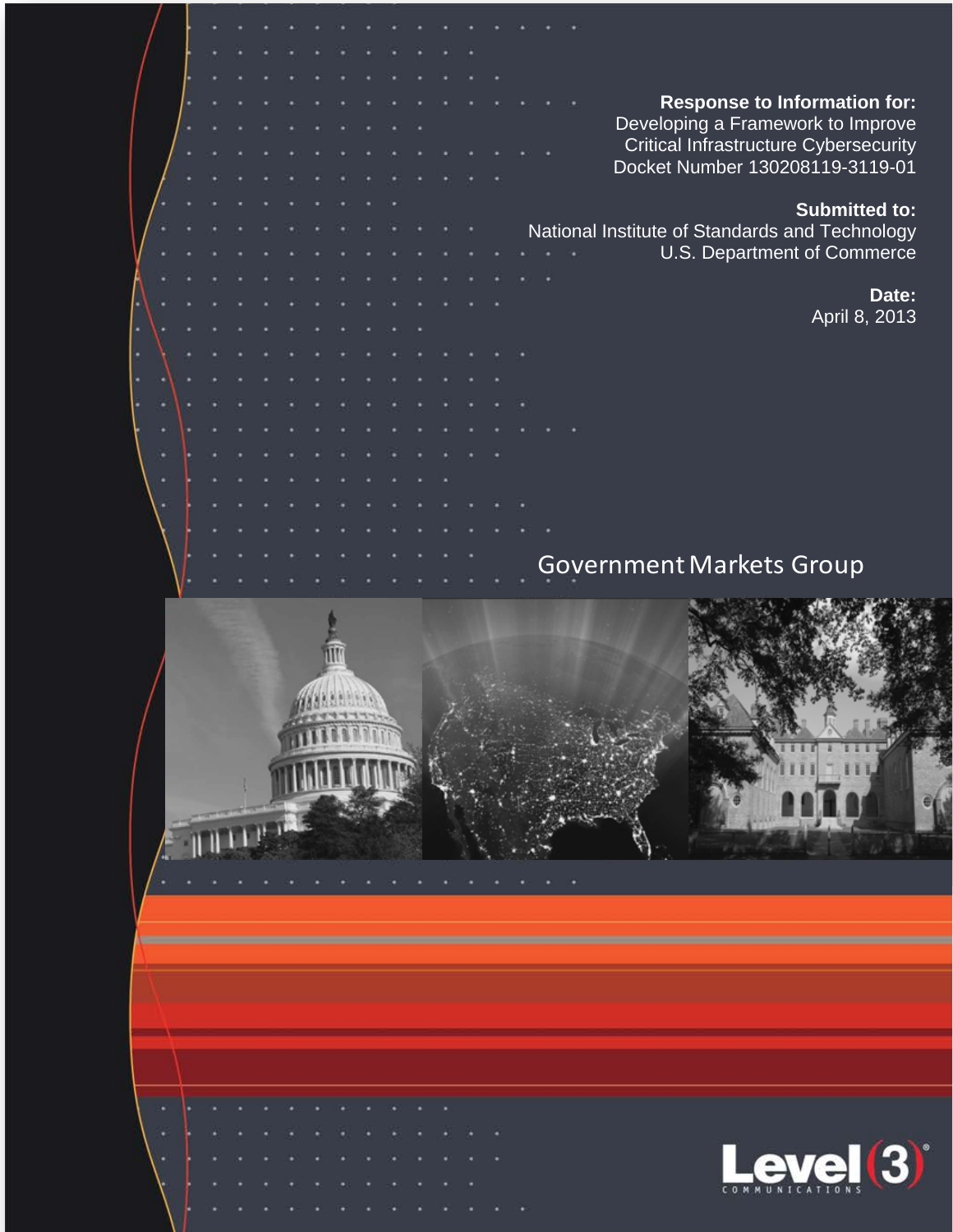

This proposal is an unpublished work of Level 3 Communications, Inc. and its subsidiaries (collectively "Level 3"). Any permitted copies made of this proposal or portions thereof shall contain the copyright notice, company markings and legends of Level 3. The service marks used in this response are registered service marks or service marks of Level 3 or third parties in the United States and/or other countries.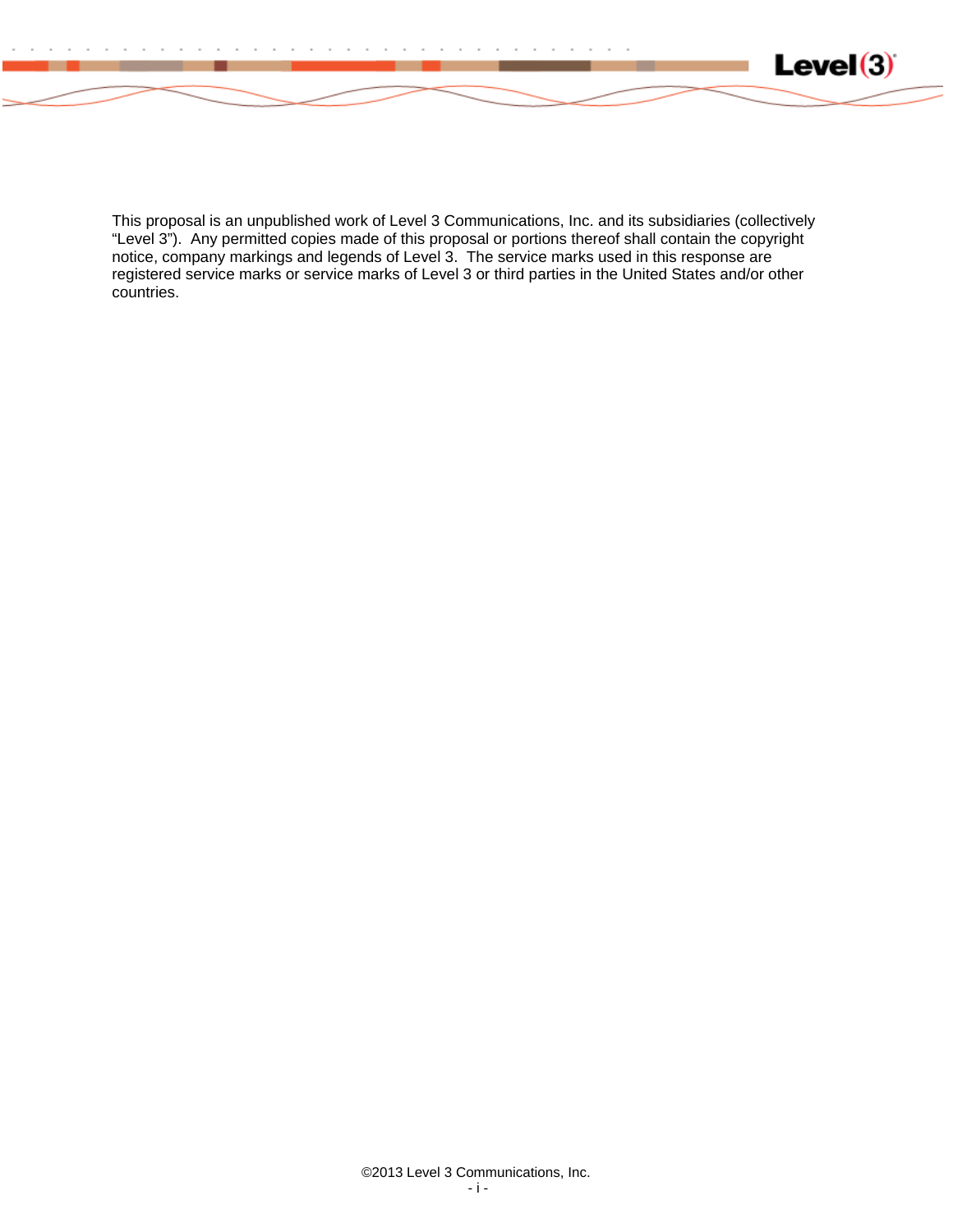

# **Table of Contents**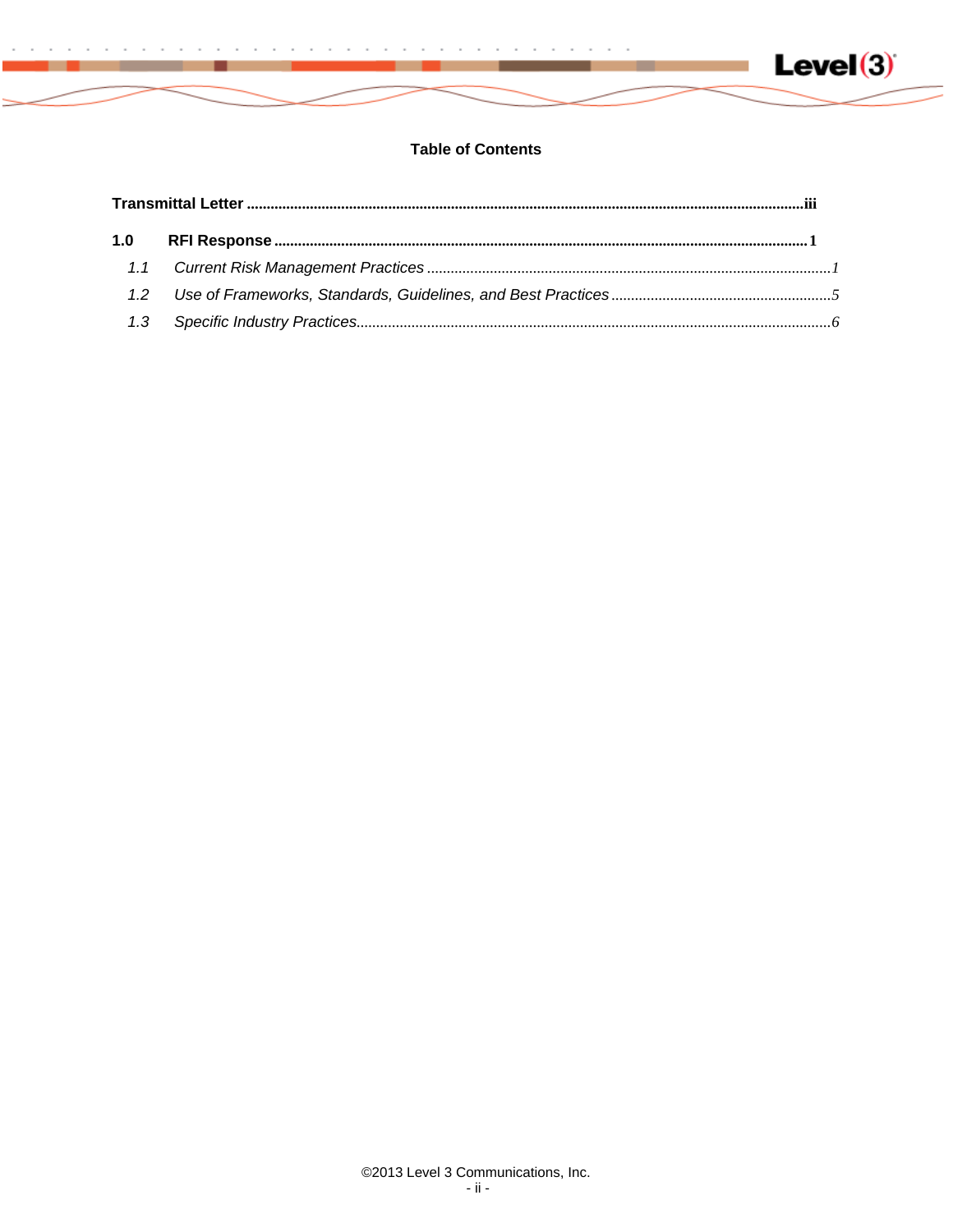<span id="page-3-0"></span>

April 8, 2013

National Institute of Standards and Technology 100 Bureau Drive, Stop 8930 Gaithersburg, MD 20899

RE: Request for Information for Developing a Framework to Improve Critical Infrastructure **Cybersecurity** 

 $Level(3)$ 

Dear Sir or Madam:

Level 3 Communications is pleased to present this response to your Request for Information in support of Developing a Framework to Improve Critical Infrastructure Cybersecurity.

Our RFI provides information in response the the questions asked by NIST as to our experience in protecting our customers information against cybersecurity threats and our recommendations to enhancing the implementation of future cybersecurity components across national critical infrastructure industries.

We would welcome the opportunity to support NIST as it moves forward with the definition of a new framework to protect the assets of our country and our customers.

Sincerely,

Dale Drew SVP Chief Security Officer Level 3 Communications, LLC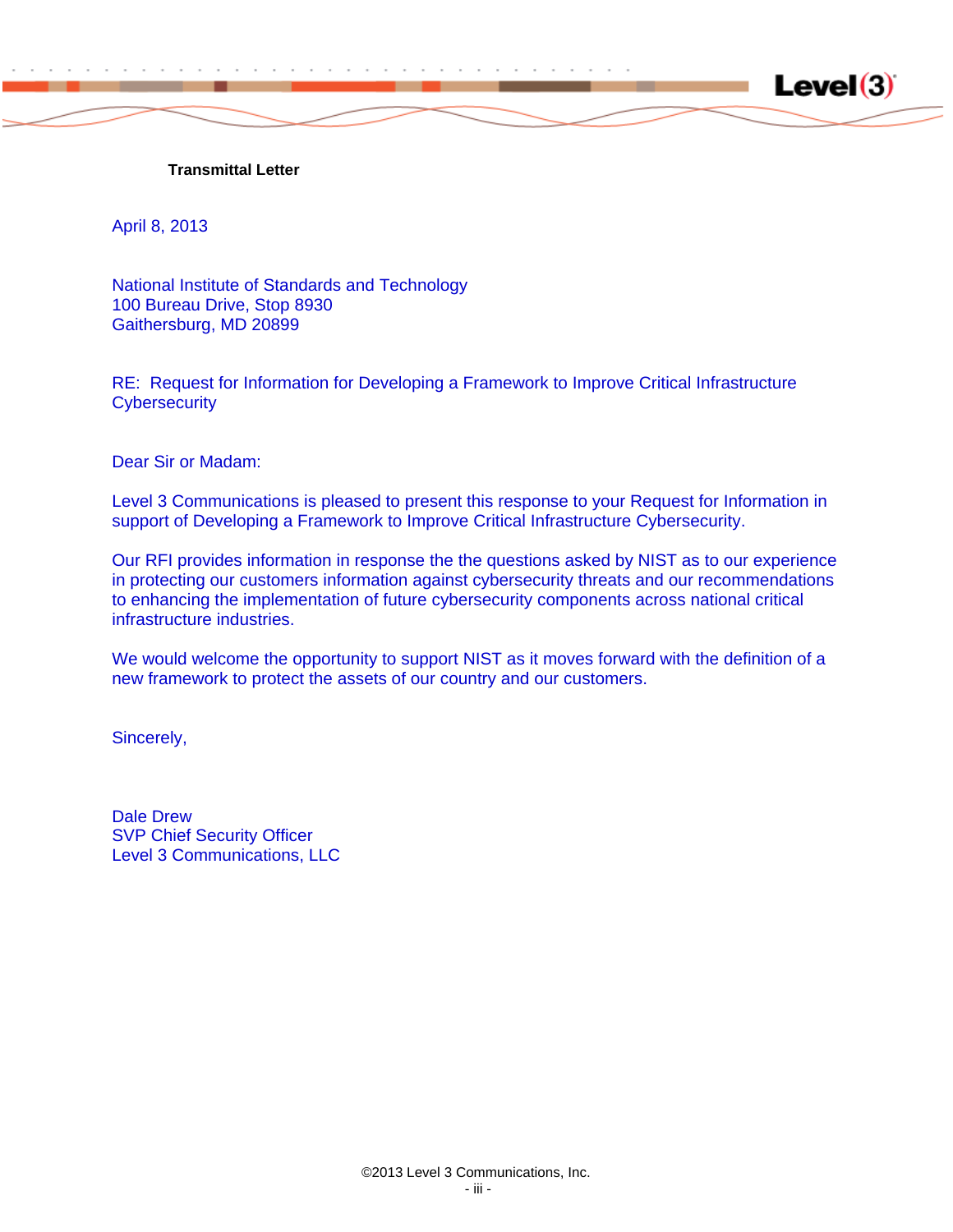

# <span id="page-4-0"></span>**1.0 RFI Response**

# <span id="page-4-1"></span>**1.1 Current Risk Management Practices**

NIST solicits information about how organizations assess risk; how cybersecurity factors into that risk assessment; the current usage of existing cybersecurity frameworks, standards, and guidelines; and other management practices related to cybersecurity. In addition, NIST is interested in understanding whether particular frameworks, standards, guidelines, and/or best practices are mandated by legal or regulatory requirements and the challenges organizations perceive in meeting such requirements. This will assist in NIST's goal of developing a Framework that includes and identifies common practices across sectors.

### **1. What do organizations see as the greatest challenges in improving cybersecurity practices across critical infrastructure?**

### **Response:**

Level 3 is a global telecommunications provider that provides a wide variety of networking and application services, across a wide variety of vendor solutions. This provides us with a unique perspective in operating large, global, complex networks across a wide variety of vendor platforms.

We believe that the greatest challenges to improving cybersecurity practices largely revolve around two major principal issues: 1) advanced cybersecurity research that focus on approaches around cyber threat mitigation, and 2) vendor adoption of industry standard security models.

### **"Advanced cybersecurity research that focus on approaches around cyber threat mitigation"**

Specifically, we believe that more cybersecurity research is needed to develop methodologies and technologies for some critical industry wide challenges, including:

- Zero day prevention and detection
- Security software testing practices
- Distributed Denial of Service Application attack mitigation
- Network based Botnet indicators and algorithms

### **"Vendor adoption of industry standard security models."**

In addition, we also believe that initiatives to motivate vendors to more uniformly adopt vulnerability and log data categorization, reporting and detection automation ecosystems will be a significant step in ensuring security tools can better detect, report and repair security vulnerabilities.

# **2. What do organizations see as the greatest challenges in developing a cross-sector standards-based Framework for critical infrastructure?**

#### **Response:**

Level 3 believes that the best approach to developing cross-sector standards relies on consistency in security ecosystem approaches.

Adoption of security automation protocols such as CVE and OVAL (and CVSS, XCCDF, etc.) ,other protocols such as CCI or CMSS (for configuration related automation) ,CAPEC and SWSS (for software assurance automation) and CVRF (for reporting related automation) are key to building consistency in vendor solutions that allow a more refined security maturity model that can be normalized across sectors.

Inconsistency in vendor security model approaches, or complete lack of, requires the industry to customize and invent their own implementation solutions, if they have the capacity to even do so.

This causes a breakdown of security in the supply chain for providing and implementing security controls for deployed technology, making "standards" much different in implementation depending upon the maturity of the vendor platform being deployed and adopted.

**3. Describe your organization's policies and procedures governing risk generally and cybersecurity risk specifically. How does senior management communicate and oversee these policies and procedures?**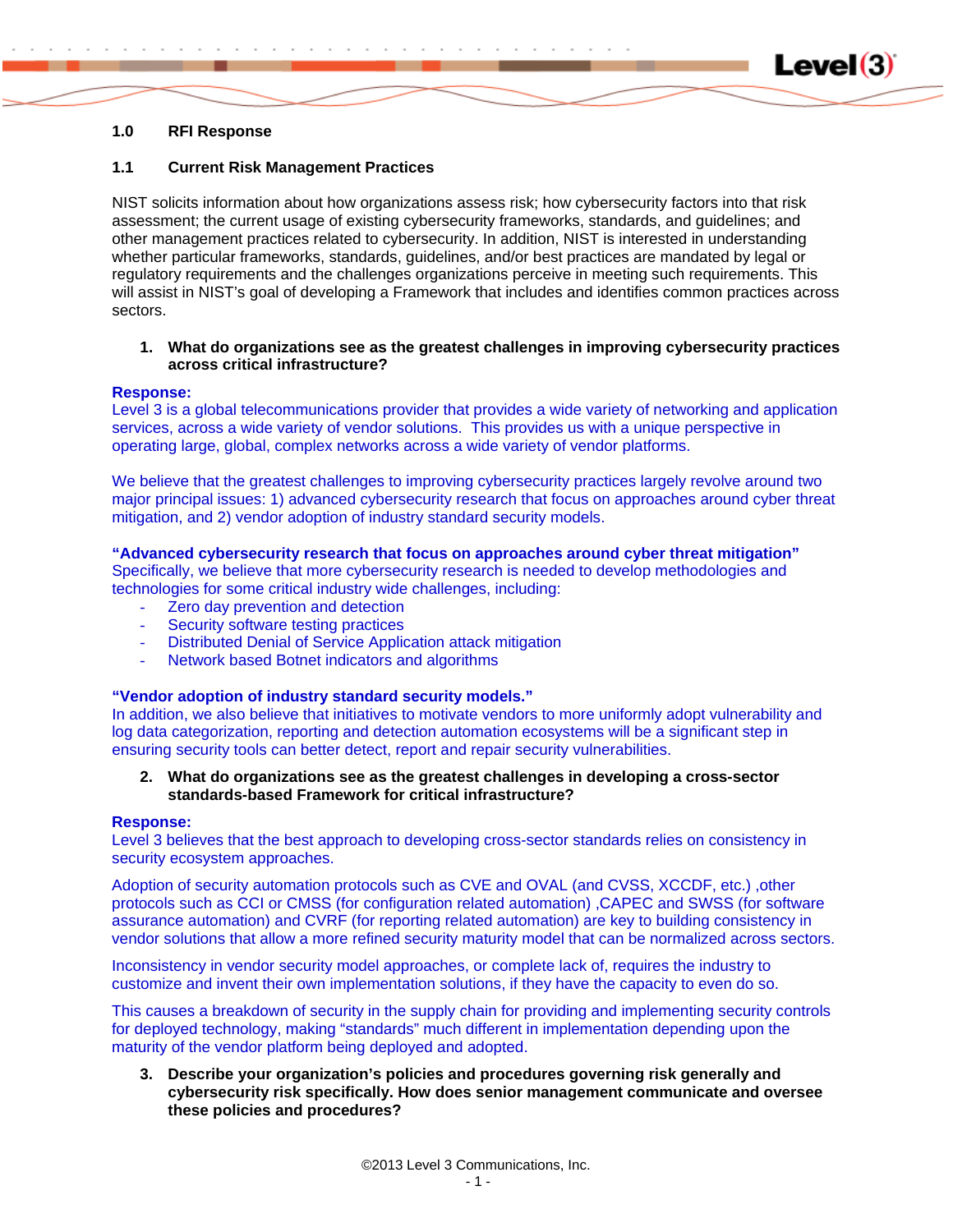#### **Response:**

Level 3 utilizes ISO 27001:2005 and NIST 800-53 (MODERATE) as its security policy baseline across its global infrastructure and utilizes NIST 800-30 as its framework methodology for conducting risk assessments within its ecosystem.

 $Level(3)$ 

Level 3 inventories and audits its infrastructure, systems, and products on a daily basis to identify changes, alterations or modifications to that infrastructure that could cause unforeseen risks, or are in direct violation of established policy that has or can cause a risk or vulnerability.

Risks and vulnerabilities are categorized by severity level relating to the impact that the risk or vulnerability would have to the business if not properly mitigated.

Corrective action is suggested and when not possible, a risk or policy exception is requested. All exceptions are reviewed by the Security Compliance organization to identify mitigating controls and evaluate the impact to security policy.

# **4. Where do organizations locate their cybersecurity risk management program/office?**

### **Response:**

Level 3 operates a centralized security organization, providing a holistic view of the threat landscape and attack ecosystem. Level 3 is fairly unique in its sector in that it combines its security disciplines vertically to address enterprise security, product security, managed security, production security, and management security; as well as horizontally to address policy, risk assessment, architecture, engineering, operations, compliance and investigations. This security capability addresses both physical and cybersecurity concerns of the company.

This unique structure gives Level 3 full visibility into the ecosystem of an attack, allows for consistent methodology in protecting its critical assets, and allows for real time monitoring of all aspects of the ecosystem.

Level 3 places its global security organization under the Global Technology Office, which has oversight for all of its technology decisions and directions. As a technology company, it is critical that security have first line of sight of security risks relating to technology and business decisions.

### **5. How do organizations define and assess risk generally and cybersecurity risk specifically?**

### **Response:**

We define risk by anything that impacts the integrity and availability of the services we provide to our customers.

Level 3 maintains a compliance organization that is responsible for providing a holistic view of both physical and cybersecurity risk calculations that effect the operation of the company. Level 3 utilizes NIST 800-30 as a general guideline in reviewing risks. This risk methodology encompasses the following areas:

- The Level 3 security architecture
- Level 3 products and services
- Level 3 applications and data flows within its products and services
- The Level 3 back-office environment
- Specific projects and requests within the above categories not within current policy or practice

This approach allows us to maintain a view of the entire landscape, while at the same time testing the effectiveness of our control framework through individual and specific projects and initiatives. To ensure effectiveness of its Security program and validity of its risk assessment process, Level 3 takes the following steps:

Conducts an audit of all employee and production systems every 24 hours to validate systems against security policy,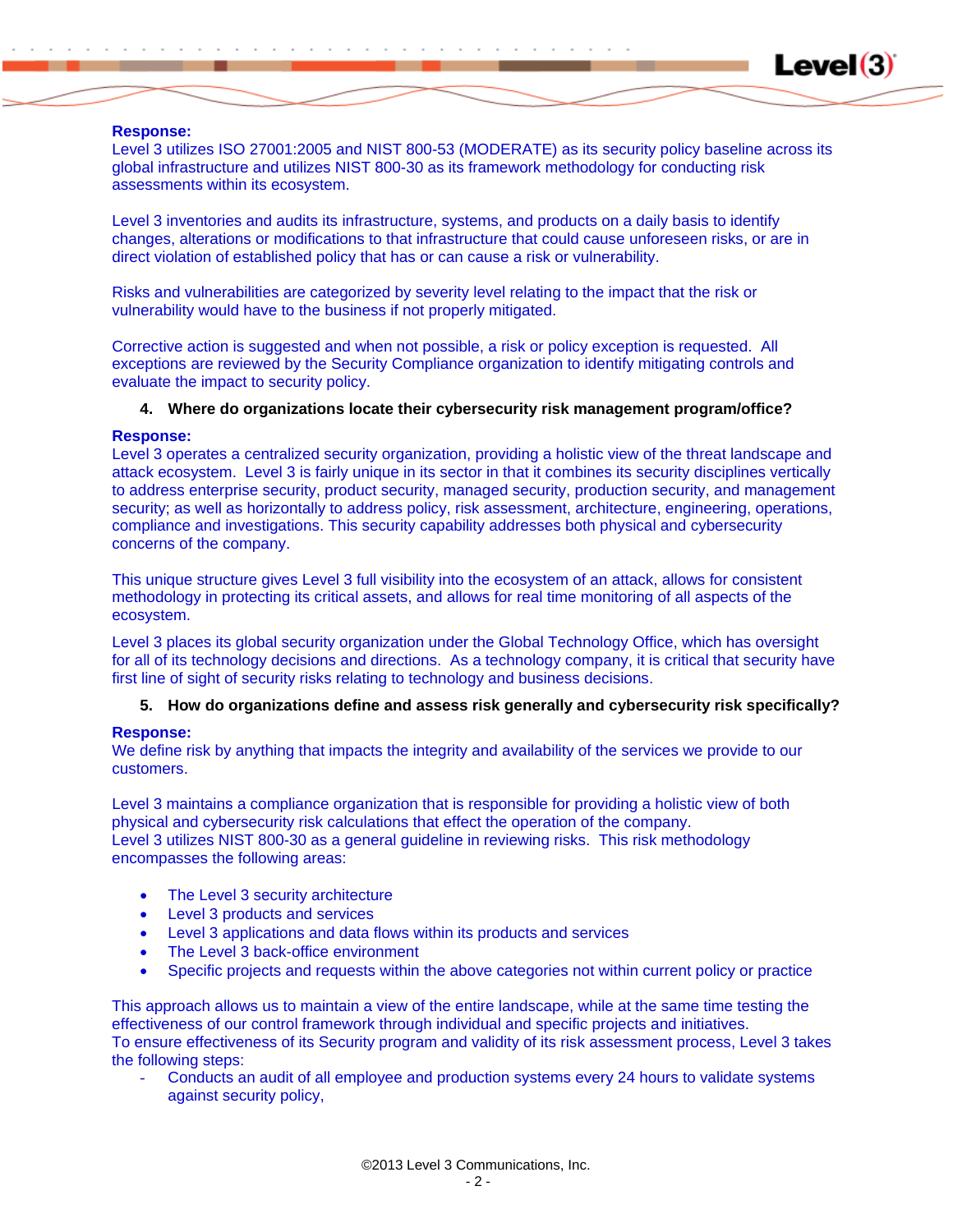Conducts self-assessments monthly through a RED TEAM approach that tests the effectiveness of specific controls and processes.

 $Level(3)$ 

- Measures our security controls through 60 detailed metrics which are reviewed monthly
- Conducts quarterly internal audits via the compliance team to test specific areas of control,
- Conducts bi-annual audits through an independent, but internal, Internal Audit organization,
- Conducts annual audits by third parties to test against PCI-DSS, SASE16, FISMA Moderate, FISMA Low, NISPOM, PSN CAS(T), and external pen testing.
- **6. To what extent is cybersecurity risk incorporated into organizations' overarching enterprise risk management?**

### **Response:**

Level 3 offers global telecommunication services to some of the world largest production environments and enterprise networks. Our security model must be incorporated into everything we do from a cultural and network/product design perspective, to ensure the most reliable and secure environment to our customers.

Level 3 maintains an Enterprise Risk Council comprised of several critical internal functions at the individual contributor and executive level that focus on company-wide risks by reviewing roadmap initiatives, major projects, and new risks and threats to ensure we have continuous capability to identify threats to the Level 3 asset portfolio.

**7. What standards, guidelines, best practices, and tools are organizations using to understand, measure, and manage risk at the management, operational, and technical levels?** 

### **Response:**

Level 3's security policy architecture is based on ISO27001:2005 with additional controls from NIST-800 53A (Moderate). In addition, Level 3 is certified for PCI-DSS, PSN CAS(T), NISPOM, and SSAE16 and incorporates many of those policy requirements into its corporate security model. In addition, Level 3 utilizes DoD STIGs for its configuration baselines.

Level 3 utilizes a wide variety of commercial and open source tools to protect its infrastructure. Level 3 operates a highly diverse vendor environment with a very complex global presence and as such, many of the security tool needs we have are not commercially available. As such, Level 3 also develops a number of the tools and infrastructure it needs to protect its network and maintains a dedicated engineering organization.

Many of the commercial and open source security tools that companies like Level 3 rely on for security capability do not uniformly conform to standard security models; such as CVSS and CVE or OVAL. As such, Level 3 must, develop, implement and maintain much of this capability itself, which is a significant distraction from its threat management objective. A consistent standards based security ecosystem model absolutely needs to be developed to solve for this issue.

**8. What are the current regulatory and regulatory reporting requirements in the United States (e.g. local, state, national, and other) for organizations relating to cybersecurity?** 

# **Response:**

Level 3 participates in several compulsory regulatory reporting requirements; each with their unique cybersecurity standards, reporting formats, reporting frequency and auditing demands. A significant amount of time and effort is spent on these efforts, which could be spent protecting the network via a single, holistic security framework model with a consistent vulnerability and incident management approach.

**9. What organizational critical assets are interdependent upon other critical physical and information infrastructures, including telecommunications, energy, financial services, water, and transportation sectors?** 

### **Response:**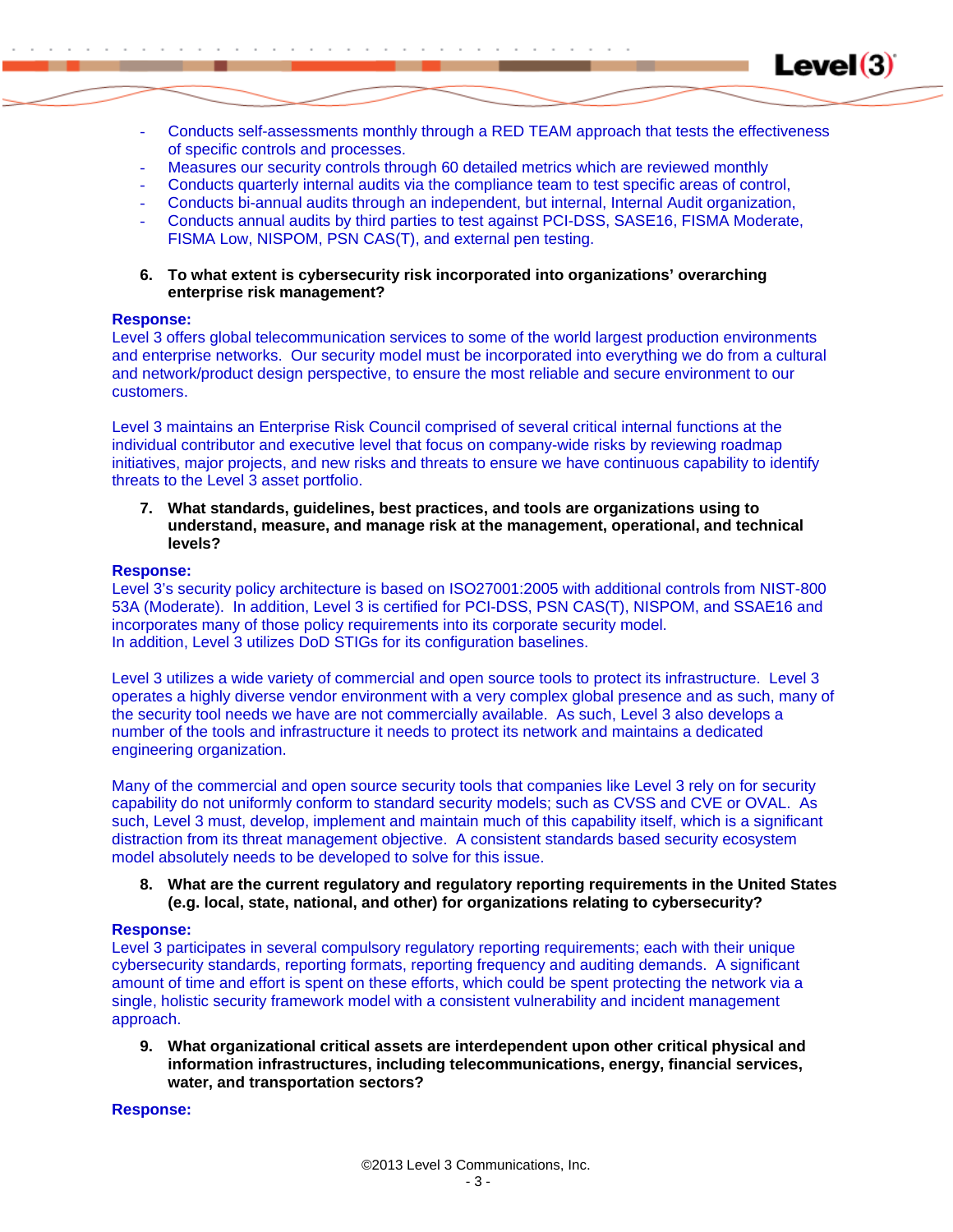

Level 3 is a Global Telecommunications provider that has a high reliance on the energy and transportation Sectors to be successful.

With over a million square feet of datacenter space, Level 3 consumes large amounts of high capacity energy in providing those services to customers. In addition, Level 3 relies on a highly consistent, very reliable transportation sector to ensure its network assets are delivered to key, critical constraint locations as quickly as possible to deliver services to customers.

### **10. What performance goals do organizations adopt to ensure their ability to provide essential services while managing cybersecurity risk?**

#### **Response:**

Level 3 utilizes security governance metrics to measure the effectiveness of its security program while ensuring we remain highly adaptable and flexible as a business.

Our objective is to ensure we deliver service within specific service intervals that incorporate resiliency, reliability, security, and product performance characteristics.

This service delivery metric is measured to ensure all of the critical aspects of product delivery are properly working and in tune with delivering business needs quickly.

When there is an impact to our service delivery metric, which is attributed to a security issue, a root cause analysis is performed to ensure we understand what element drove the delay; always with a focus on ensuring the security organization is tightly integrated into the key, critical pieces of the business to be able to perform its risk assessment quickly and develop and implement the necessary controls as part of that service delivery.

# **11. If your organization is required to report to more than one regulatory body, what information does your organization report and what has been your organization's reporting experience?**

#### **Response:**

Level 3 maintains reporting relationships with several state and federal regulatory bodies in reporting security related issues. Generally, Level 3 is required to provide a copy of its security architecture approach, answers to specific security control questions, and in some cases, submit to a third party audit with the audit results being provided.

Each regulatory body has different reporting requirements, frequency intervals, levels of detail required and different security standards to abide by. In practice, far more resources are put into Program Managing these reporting relationships, than we spend in protecting the actual infrastructure; taking valuable capability away from the ability to better protect infrastructure.

**12. What role(s) do or should national/international standards and organizations that develop national/international standards play in critical infrastructure cybersecurity conformity assessment?** 

#### **Response:**

Level 3 believes that significant benefit could be achieved if more focus was spent on hardware and software vendor standards and certifications. This would help ensure the introduction of more secure products and product capabilities as well as more standardized vulnerability and incident reporting capabilities.

We also believe there is tremendous value in a voluntary compliance and reporting program that allows companies and vendors to be assessed to specific standards and be able to have an industry reporting site that reflects; participation in those recommended standards and their current certification level or pass/fail status. This will help push adoption of the standards within the industry and within cross-sector supply chains.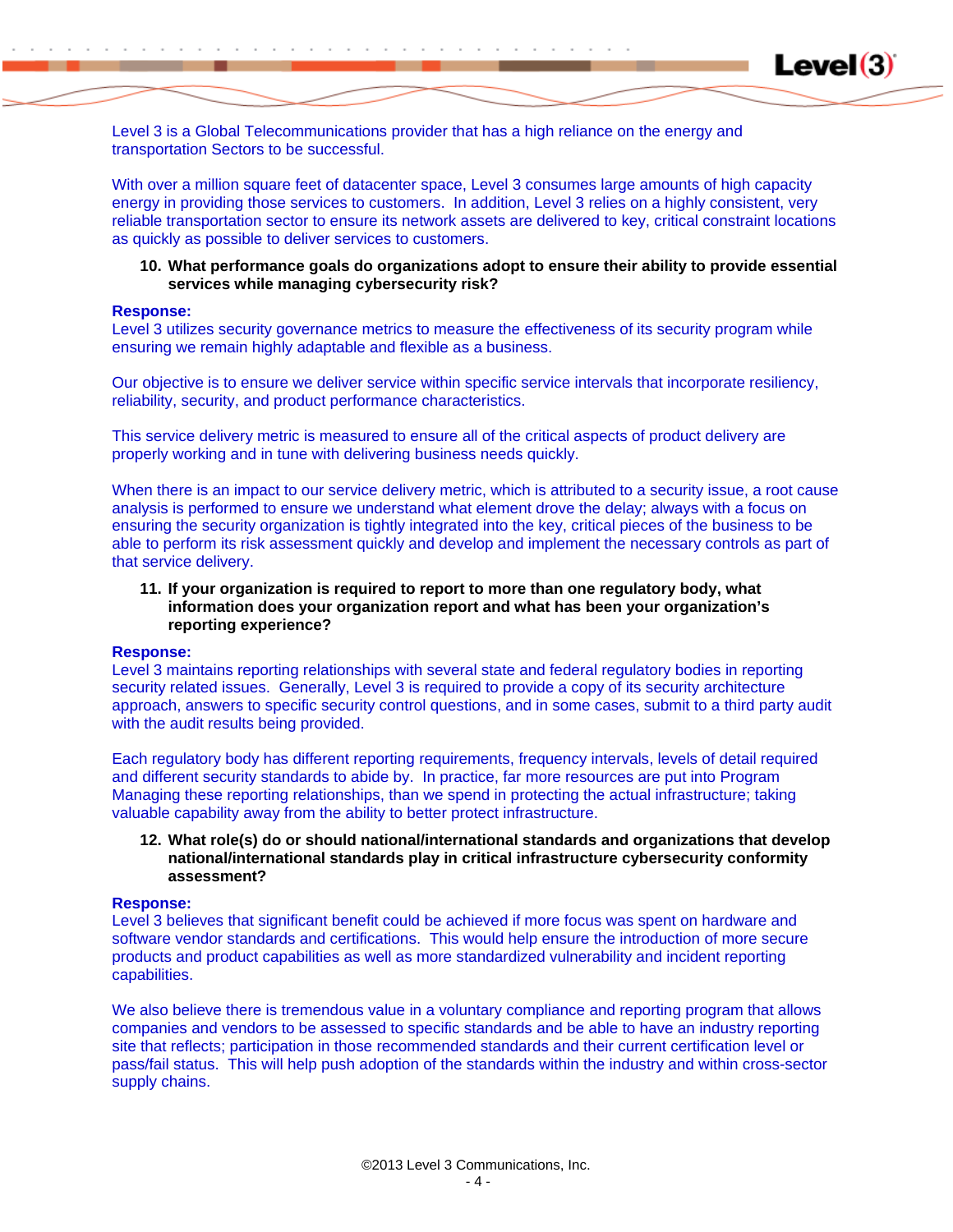# <span id="page-8-0"></span>**1.2 Use of Frameworks, Standards, Guidelines, and Best Practices**

# **1. What additional approaches already exist?**

# **Response:**

Level 3 believes there is no shortage of frameworks and standards for the industry; we believe there is tremendous value in collapsing these standards and frameworks to reduce the certification impact on companies while still maintaining high levels of security controls.

**Level(3)** 

# **2. Which of these approaches apply across sectors?**

# **Response:**

Level 3 utilizes FISMA and ISO27001 as its standards framework and requires its vendors to follow many of these requirements when delivering solutions or capabilities.

However, today there are no standards that easily track through the supply chain to validate the capability of a solution being utilized in the industry.

# **3. Which organizations use these approaches?**

# **Response:**

Level 3 can only speak to its use of and experiences with approaches. We do ask our supply chain vendors to adhere to a number of security practices that tend to be a blend of many of the approaches, to find the right balance between identifying vendors with mature security frameworks, but whom are adaptable to threats.

# **4. What, if any, are the limitations of using such approaches?**

# **Response:**

Excessive documentation, reporting, reporting formats tend to be big limitations regarding the execution of security framework models. However, the single largest limitation is that the approaches tend to not focus on the suppliers of technology and capability, but rather the ones whom have built services on such technology.

# **5. What, if any, modifications could make these approaches more useful?**

# **Response:**

We believe that standards frameworks should be more ecosystem focused, i.e. identifying standards, processes, guidelines and best practices for each step in the ecosystem and supply chain.

Specifically, we believe that standards need more focus in the following areas;

- Suppliers of technology
- Reporting of compliance
- Ecosystem approach
- Standardization of vulnerability data and logging infrastructure
- Research arms into new detection and mitigation techniques
- Reporting and information sharing on new attacks, risks, etc.

# **6. How do these approaches take into account sector-specific needs?**

# **Response:**

By focusing on the supply chain and the ecosystem as a whole, sectors will have better capability to introduce new capability into their portfolio with a level of assurance from a security perspective.

# **7. When using an existing framework, should there be a related sector-specific standards development process or voluntary program?**

# **Response:**

If an existing framework is utilized as the sector-specific cyber security framework or baseline, it can be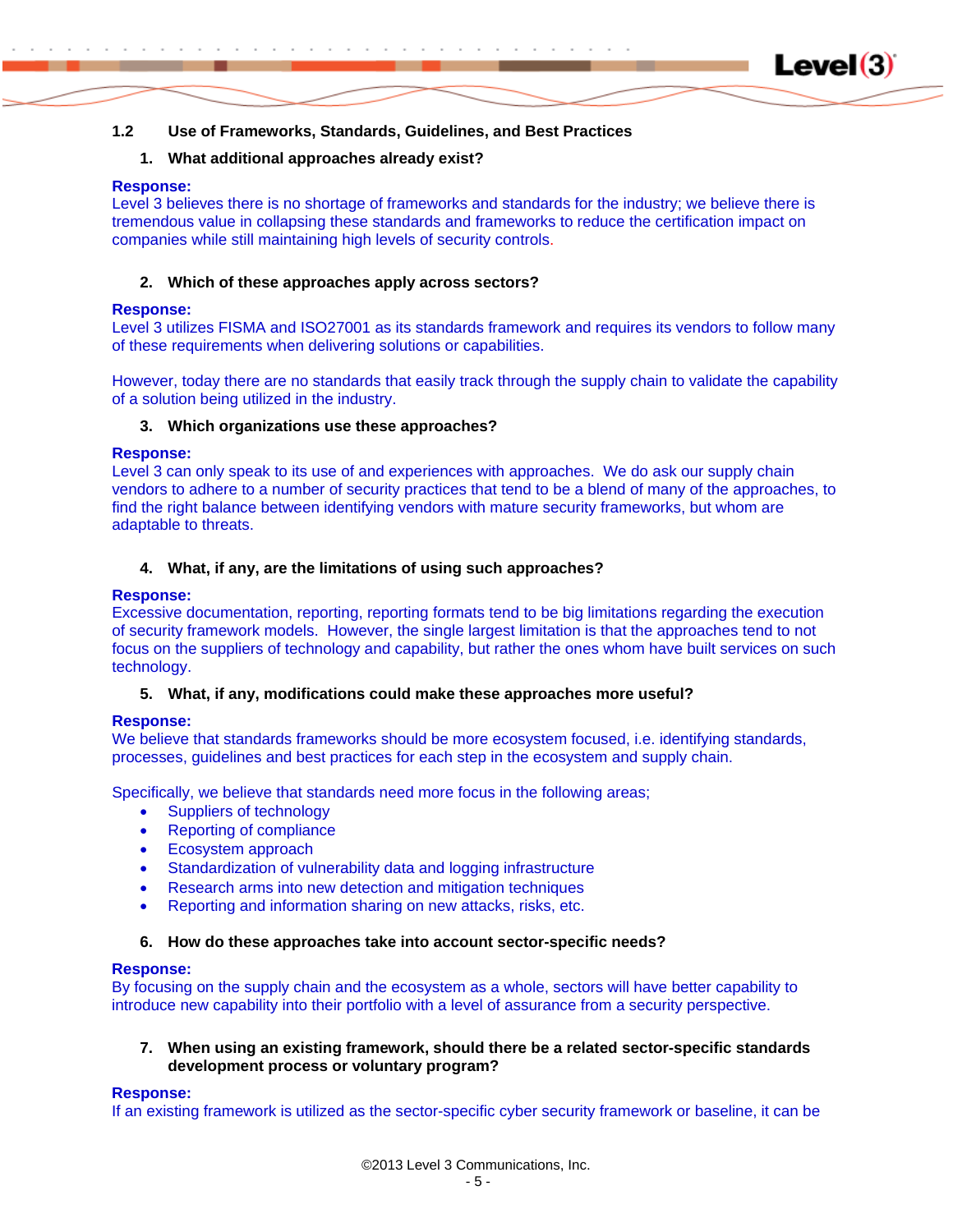expected that a 'one size fits all' objective will not be feasible. Additional sector-specific components would need to be developed and adopted. The various sector-specific ISAC groups should provide the in-sector feedback loop for any sector-specific security components. ISAC groups should also be the cross-sector information conduit between sectors

**8. What can the role of sector-specific agencies and related sector coordinating councils be in developing and promoting the use of these approaches?** 

**Level(3)** 

### **Response:**

We believe that the creation, communication, adoption and requirement of an ecosystem based standards process that cuts across the entire supply chain of technology will be a significant step forward in standards adoption that naturally encourages development of sector and technology specific requirements and allows security related vendors to focus on core technology solutions.

Sector specific agencies and related coordinating councils can assist by promoting the adoption of this Ecosystem framework as part of their purchasing requirements.

### **9. What other outreach efforts would be helpful?**

### **Response:**

We believe that agencies can push technology innovation by fostering and sponsoring technology challenge RFIs within the industry to identify cutting edge solutions and capabilities and determining how those solutions can evolve into an Ecosystem Framework.

### <span id="page-9-0"></span>**1.3 Specific Industry Practices**

### **1. Are these practices widely used throughout critical infrastructure and industry?**

### **Response:**

Yes. For the telecommunications industry, many of these approaches are in place today.

# **2. How do these practices relate to existing international standards and practices?**

### **Response:**

Level 3 utilizes FISMA and ISO, but much effort is focused on "mitigating" capability when specific solutions, capability or technology is unable to meet the standard. This creates inconsistency in application from company to company and sector to sector.

**3. Which of these practices do commenters see as being the most critical for the secure operation of critical infrastructure?** 

### **Response:**

Level 3 believes that several standards and technology solutions exist today that provide the most critical elements to uniform and holistic cybersecurity;

- The development and use of a vulnerability inventory standard; CVE, CPE
- The development and use of a vulnerability rating system; CVSS / Oval / XCCDF
- The development and use of an incident/logging reporting system; SCAP

We also believe much more work needs to be done in the incident logging reporting standards to institutionalize the way in which network, system, application and data log files are represented, analyzed and reported for security exposures.

**4. Are some of these practices not applicable for business or mission needs within particular sectors?** 

### **Response:**

Often times, customers of technology solutions require sector adaptation of standards where they may not be best suited; which ultimately requires those providers to "stack" multiple compliance requirements that "bog" down the security control framework. For example, the financial sector requires SSAE16 and/or PCIDSS requirements, which are completely separate standard frameworks.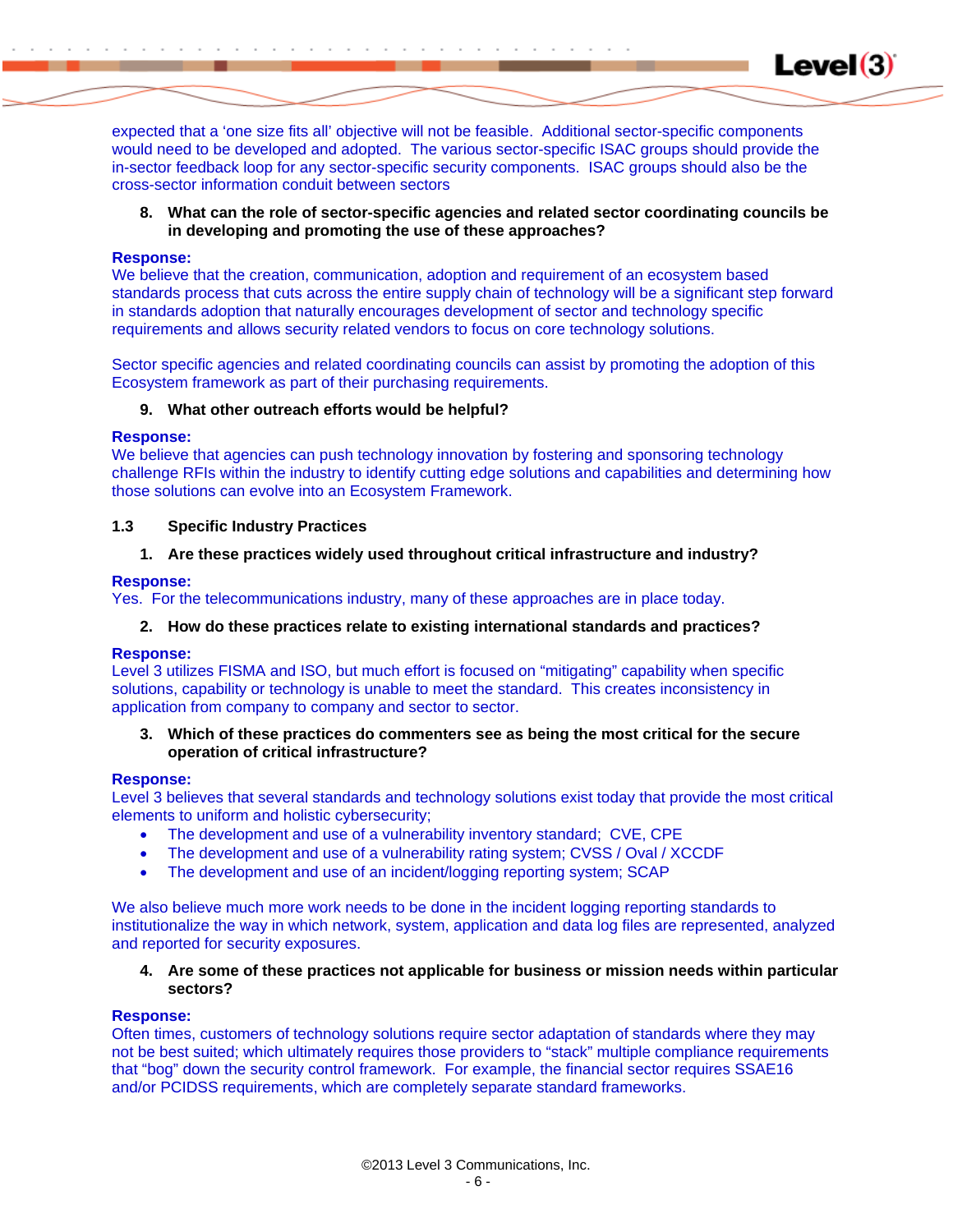Level 3 believes that an ecosystem approach would allow for a single "core" security control framework, with sector specific requirements (spurs) that would minimize the burden of having to maintain several dozen, competing standards requirements.

**Level(3)** 

# **5. Which of these practices pose the most significant implementation challenge?**

# **Response:**

The lack of an ecosystem standard means that there are varying degrees of automation capability in assessing risk, performing assessments of vulnerabilities and monitoring for exposures as part of a mature continuous monitoring program. In fact, the most significant failing of the standards process is the lack of automation and vendor consistency which requires significant amounts of manual effort and intervention, to several dozen different standards bodies, all whom require different reporting formats and mitigation requirements.

This manual process ultimately erodes the value that the standard was meant to serve; it causes a lack of adaptability to new threats, uniform adoption of counters to those threats, and consistent applicability of the standard. Implementers end up limiting their focus on serving the Program Management elements of the standard, rather than addressing the true risk mitigation the standard was intended to provide.

**6. How are standards or guidelines utilized by organizations in the implementation of these practices?** 

# **Response:**

Level 3 utilizes a combination of NIST 800-53 and ISO 27001:2005 with a dedicated engineering team to attempt to provide a degree of risk, vulnerability inventory and detection, and effectiveness measurement consistency.

**7. Do organizations have a methodology in place for the proper allocation of business resources to invest in, create, and maintain IT standards?** 

### **Response:**

As a global telecommunications provider to several critical infrastructure components, Level 3 takes security very seriously. Security is part of the culture of its business and the company has worked hard to implement consistent security practices from the ground to the cloud across its entire service portfolio.

**8. Do organizations have a formal escalation process to address cybersecurity risks that suddenly increase in severity?** 

# **Response:**

Level 3 maintains several global security operations centers that monitor the security of Level 3's infrastructure on a continuous, real time basis. In addition, we audit our entire production infrastructure every 24 hours to identify new threats and exposures. Level 3 has a formal process for identifying new exposures and escalating their corrective actions as appropriate, via the implementation of the Level 3 Computer Emergency Response Team (CERT).

**9. What risks to privacy and civil liberties do commenters perceive in the application of these practices?** 

### **Response:**

Level 3 operates a shared technology platform. Providing exposure information to customers, regulators, and sector agencies tends to put that information more at risk from disclosure and abuse.

**10. What are the international implications of this framework on your global business or in policymaking in other countries?** 

### **Response:**

Level 3 operates a global security organization and we work to implement security practices and standards globally.

Data and PII security concerns continue to be a significant challenge as they differ from country to country and often region to region or state to state; requiring different personnel, reporting and